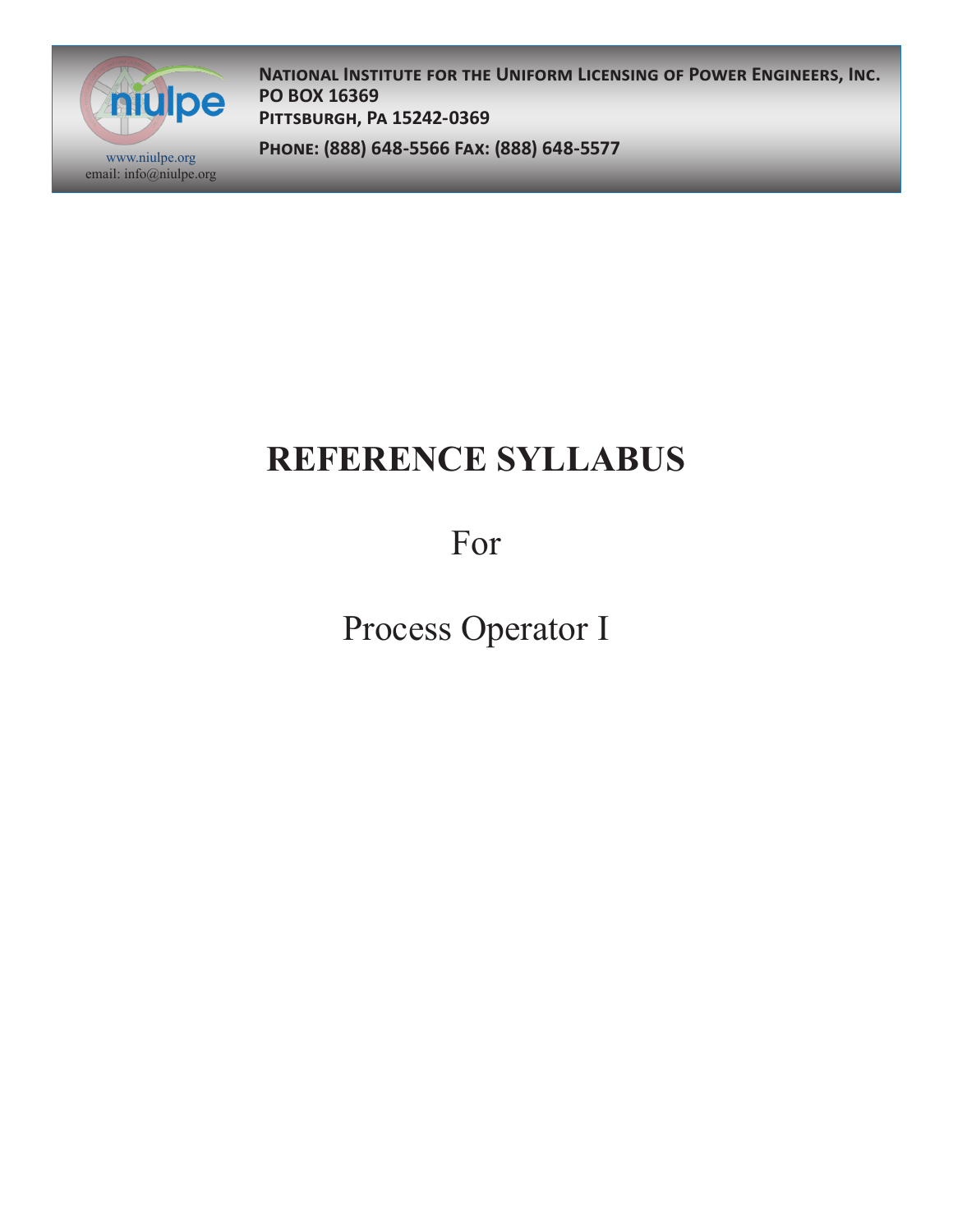

# **Process Operator I**

**Syllabus**

## **Introduction**

This Syllabus is intended to assist candidates studying for the Process Operator I Examination.

### **Recommended Study Program:**

It is recommended that, before undertaking this examination, the candidate completes Power Engineering Course of study, offered through a recognized and approved technical institute or training provider which addresses the Syllabus Outline.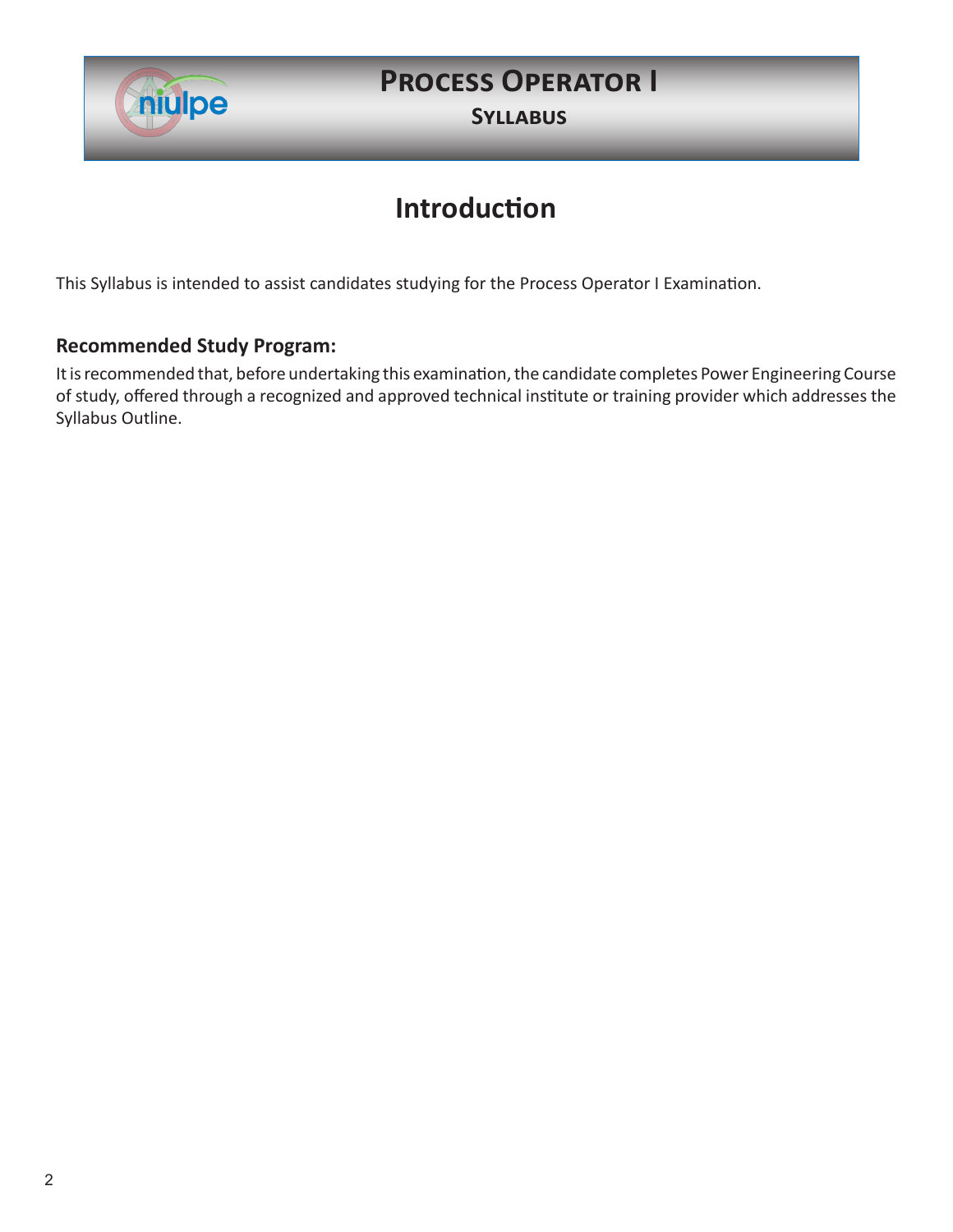

### **Process Operator I**

**Syllabus**

Reference Syllabus for Process Operator I Examination Candidates

### **Major Topic: Piping and Valves**

**Topic 1 Introduction to Energy Plant Piping Systems Topic 2 Introduction to Energy Plant Valves Topic 3 Steam Traps**

**Major Topic: Pumps and Compressors**

**Topic 4 Types of Pumps Topic 5 Pump Operation and Maintenance Topic 6 Air Compression Topic 7 Compressor Operation and Maintenance**

#### **Major Topic: Lubrication**

**Topic 8 Lubrication**

#### **Major Topic: Prime Movers and Heat Engines**

**Topic 9 Heat Engines and Prime Movers Topic 10 Steam Turbines Topic 11 Gas Turbines Topic 12 Internal Combustion Engines**

#### **Major Topic: Heat Exchangers**

**Topic 13 Cooling Towers**

### **Major Topic: Electrotechnology**

**Topic 14 Basic Electricity Topic 15 Magnetism and Electromagnetism Topic 16 Electrical Metering Devices Topic 17 Motors and Generators**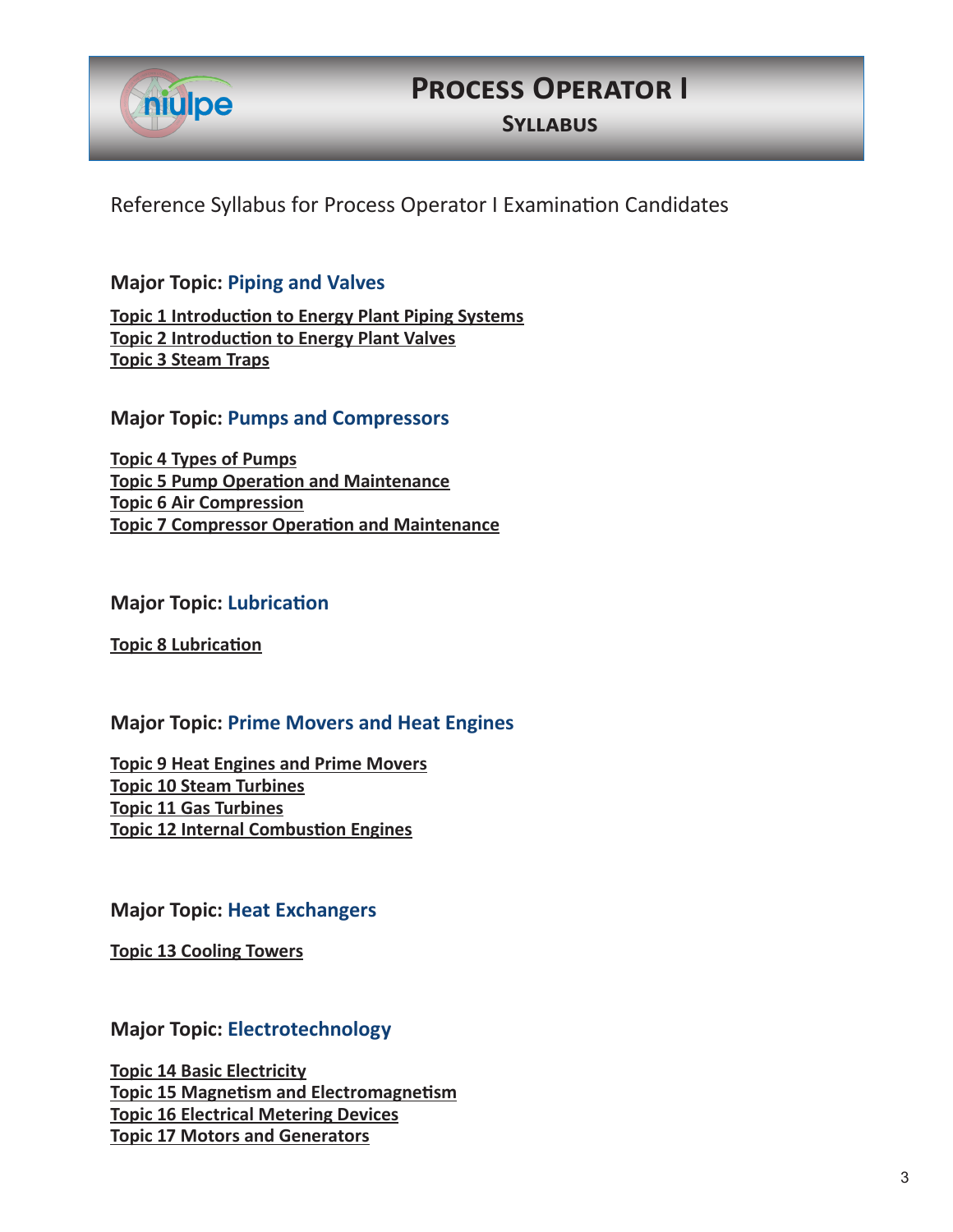

# **Process Operator I**

**Syllabus**

Reference Syllabus for Process Operator I Examination Candidates

**Major Topic: Instrumentation and Controls**

**Topic 18 Introduction to Energy Plant Controls and Instrumentation Topic 19 Introduction to Process Measurement Topic 20 Basic Control and Instrumentation Components Topic 21 Introduction to Programmable Controllers**

**Major Topic: Plant Maintenance and Processes**

**Topic 22 Powerhouse Maintenance I Topic 23 Common Plant Configurations in Hydrocarbon Centric Industries**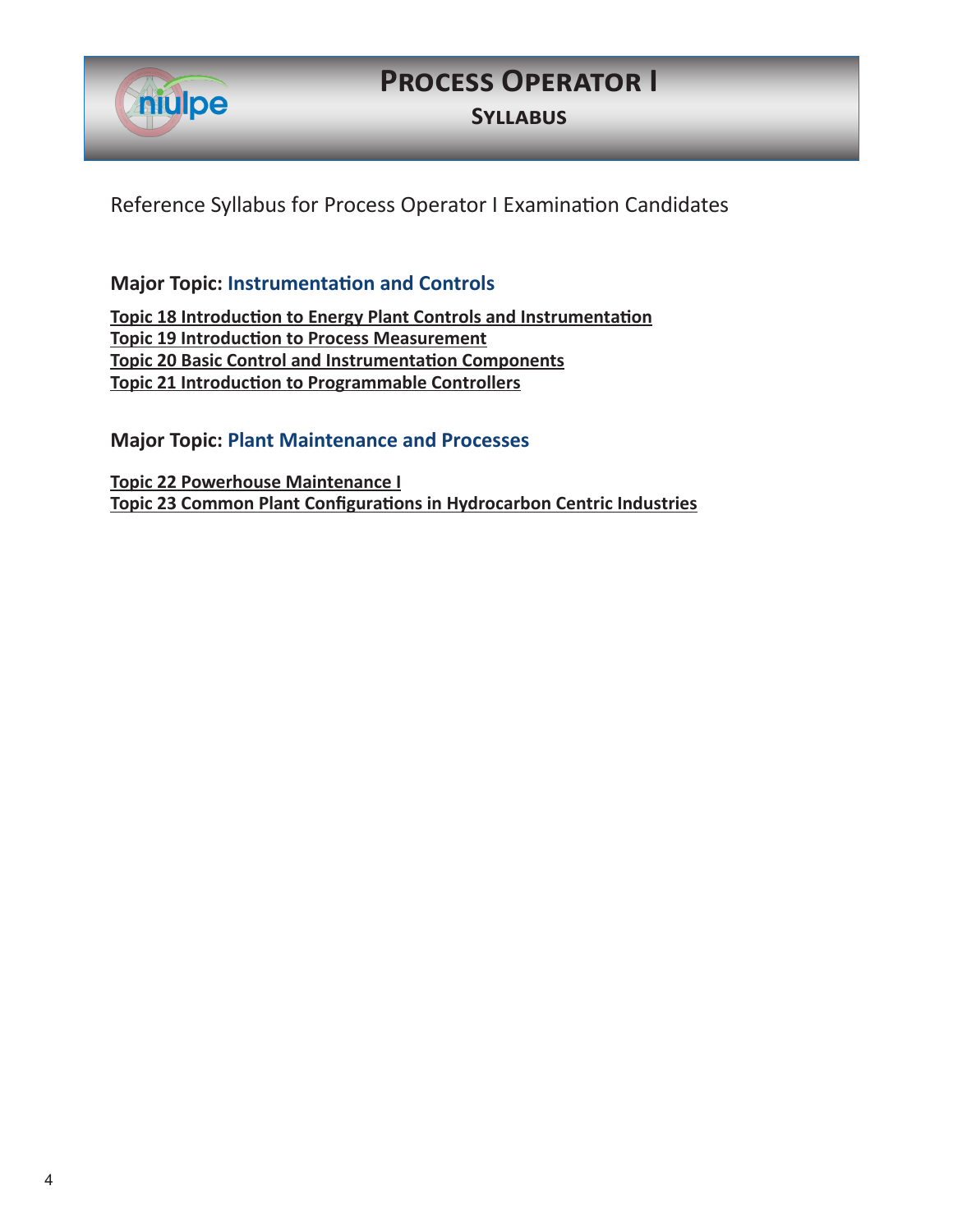

**National Institute for the Uniform Licensing of Power Engineers, Inc. PO BOX 16369 Pittsburgh, Pa 15242-0369**

**Phone: (888) 648-5566 Fax: (888) 648-5577** www.niulpe.org

# **REFERENCE SYLLABUS**

For

Process Operator II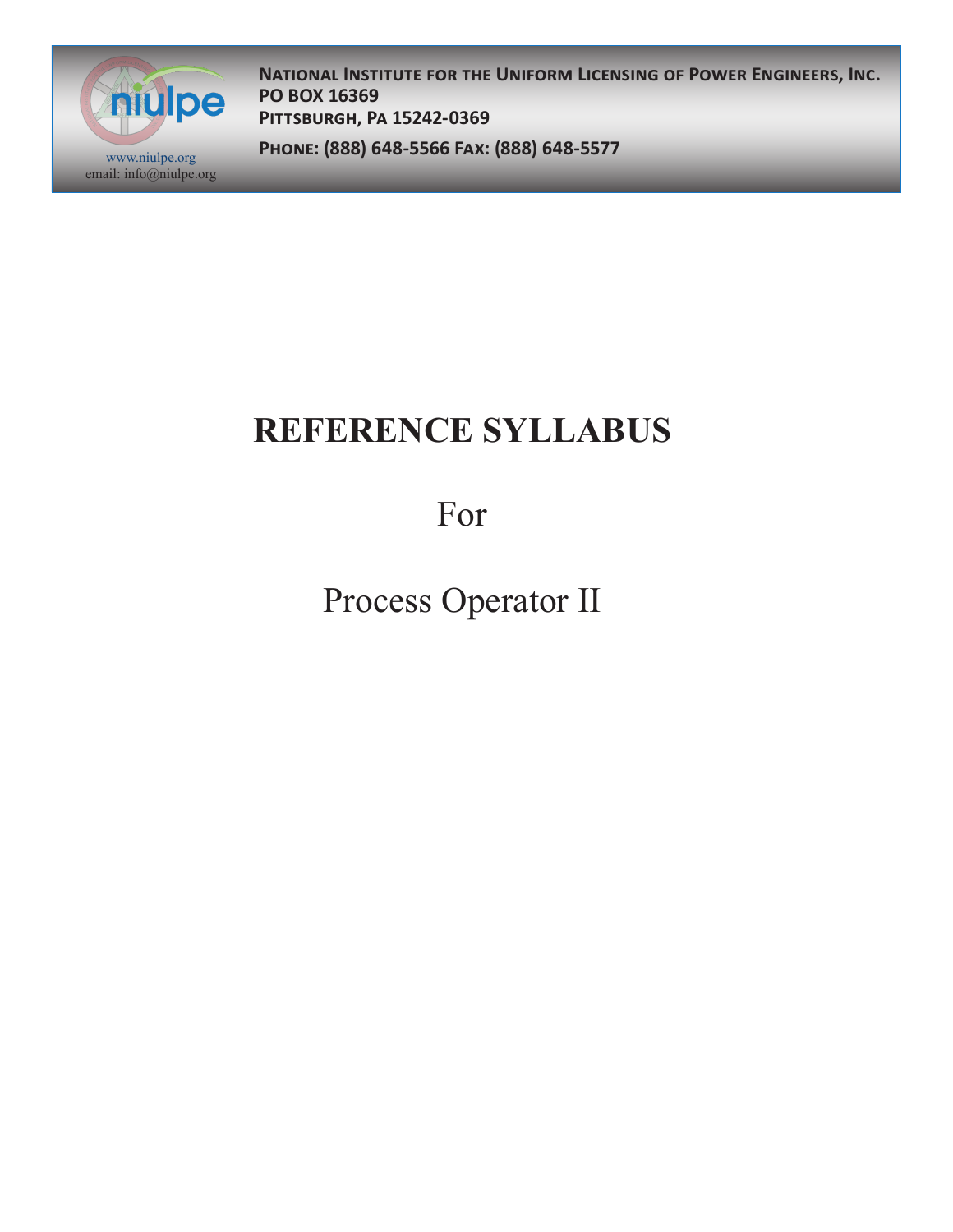

## **Process Operator II**

**Syllabus**

### **Introduction**

This Syllabus is intended to assist candidates studying for the Process Operator II Examination.

### **Recommended Study Program:**

It is recommended that, before undertaking this examination, the candidate completes Power Engineering Course of study, offered through a recognized and approved technical institute or training provider which addresses the Syllabus Outline.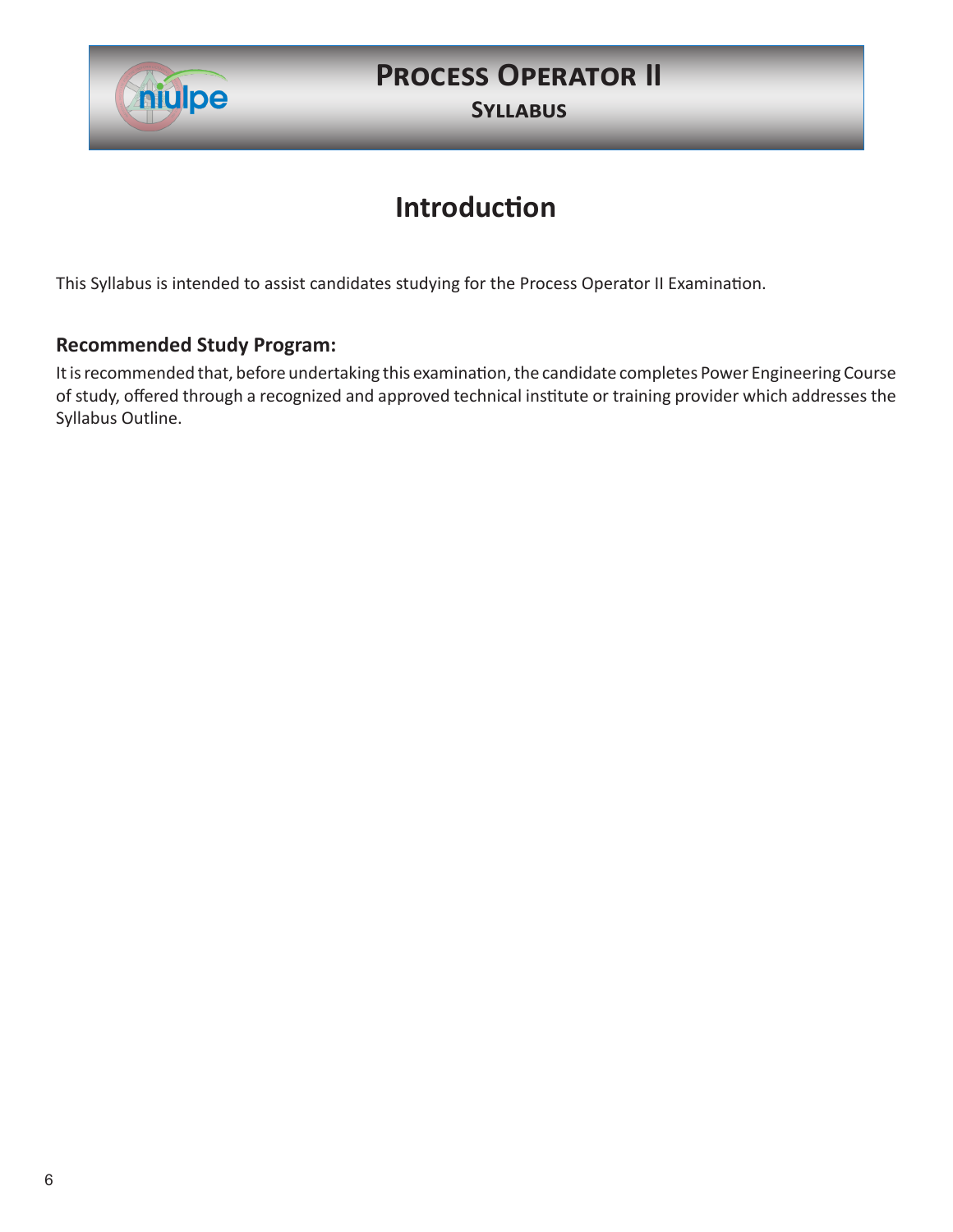

### **Process Operator II**

**Syllabus**

Reference Syllabus for Process Operator I Examination Candidates

### **Major Topic: Piping and Valves**

**Topic 1 Piping Design, Connections, and Support Topic 2 Steam Traps, Water Hammer, and Insulation Topic 3 Valves and Actuators**

**Major Topic: Pumps and Compressors**

**Topic 4 Pump Designs and Operation Topic 5 Compressor Theory and Designs Topic 6 Compressor Auxiliaries and Operation**

**Major Topic: Lubrication**

**Topic 7 Types of Bearings and Lubrication**

**Major Topic: Prime Movers and Heat Engines**

**Topic 8 Steam Turbine and Principles Design Topic 9 Steam Turbine Auxiliaries and Operation Topic 10 Turbine Condenser Systems Topic 11 Gas Turbine Principles and Designs Topic 12 Gas Turbine Auxiliaries and Operation Topic 13 Internal Combustion Engines**

**Major Topic: Heat Exchangers and Fired Systems**

**Topic 14 Heat and Cooling Towers Topic 15 Fired Heaters**

### **Major Topic: Electrotechnology**

**Topic 16 Transformers Topic 17 Electrical Distribution Circuits Topic 18 Electrical Theory and DC Machine Topic 19 AC Theory and Machines Topic 20 AC Systems, Switchgear, and Safety**